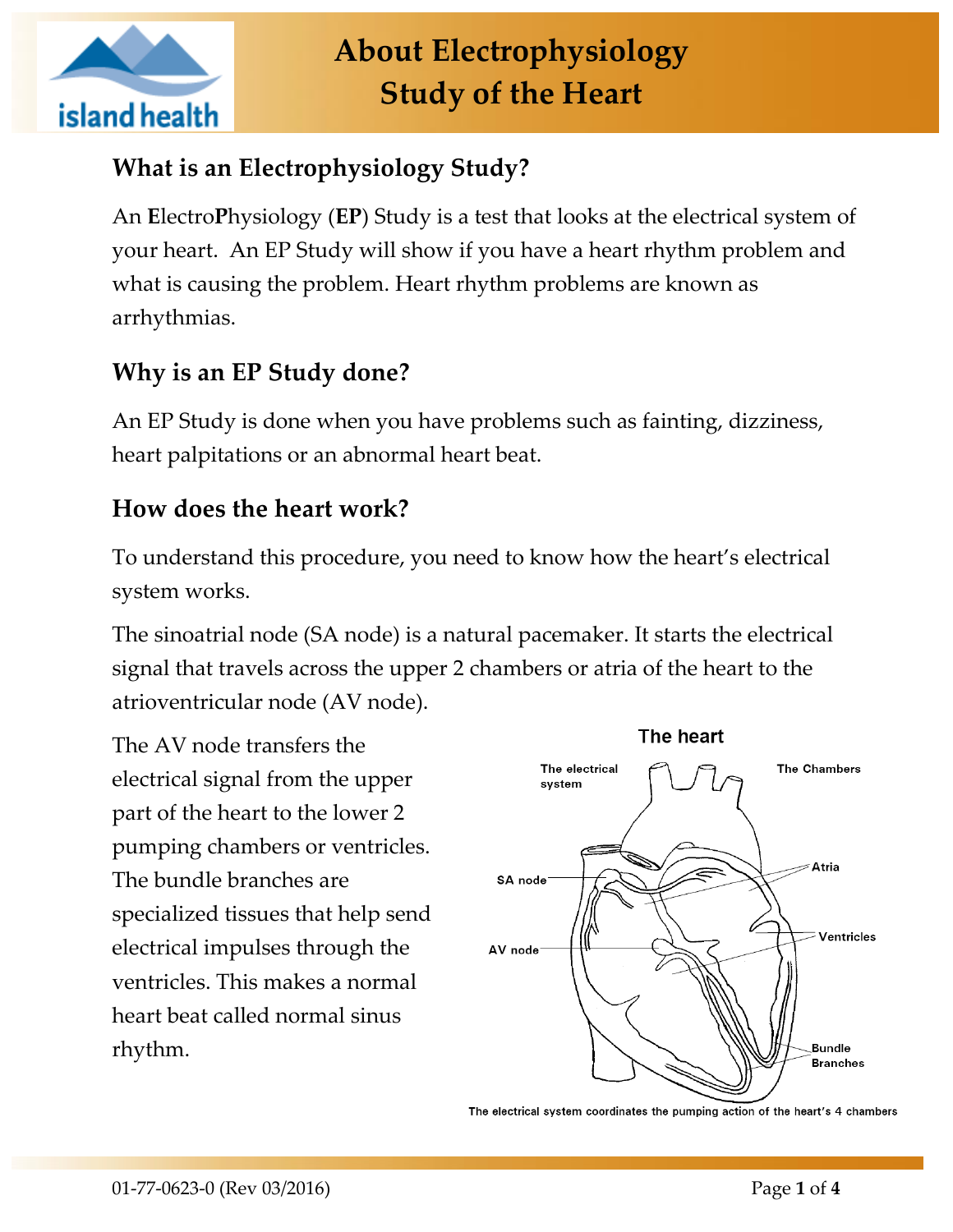## **What causes heart rhythm problems?**

Problems happen when the heart beats too fast or too slow. Some people are born with heart rhythm problems. Problems may also be caused by aging or heart disease. There are many different kinds of arrhythmias.

Problems occur when the heart beats too fast or too slow. When this happens you may feel:

- $\bullet$  dizzy
- faint
- short of breath
- very tired
- palpitations (pounding in your chest)

The treatment for heart rhythm problems may include one or more of the following:

- medication
- a pacemaker
- a defibrillator
- ablation

# **Who will do the EP Study?**

A doctor who specializes in **E**lectro**P**hysiology (EP) will do the procedure. He/she will have seen and examined you before to the test and will follow your progress after the test. He/she will be assisted during the procedure by a nurse and a physiology technician. If you have any questions, please ask the doctor or nurse.

## **Where will the EP Study be done?**

Your procedure will be done in the Electrophysiology Lab, also called the EP Lab at the Royal Jubilee Hospital.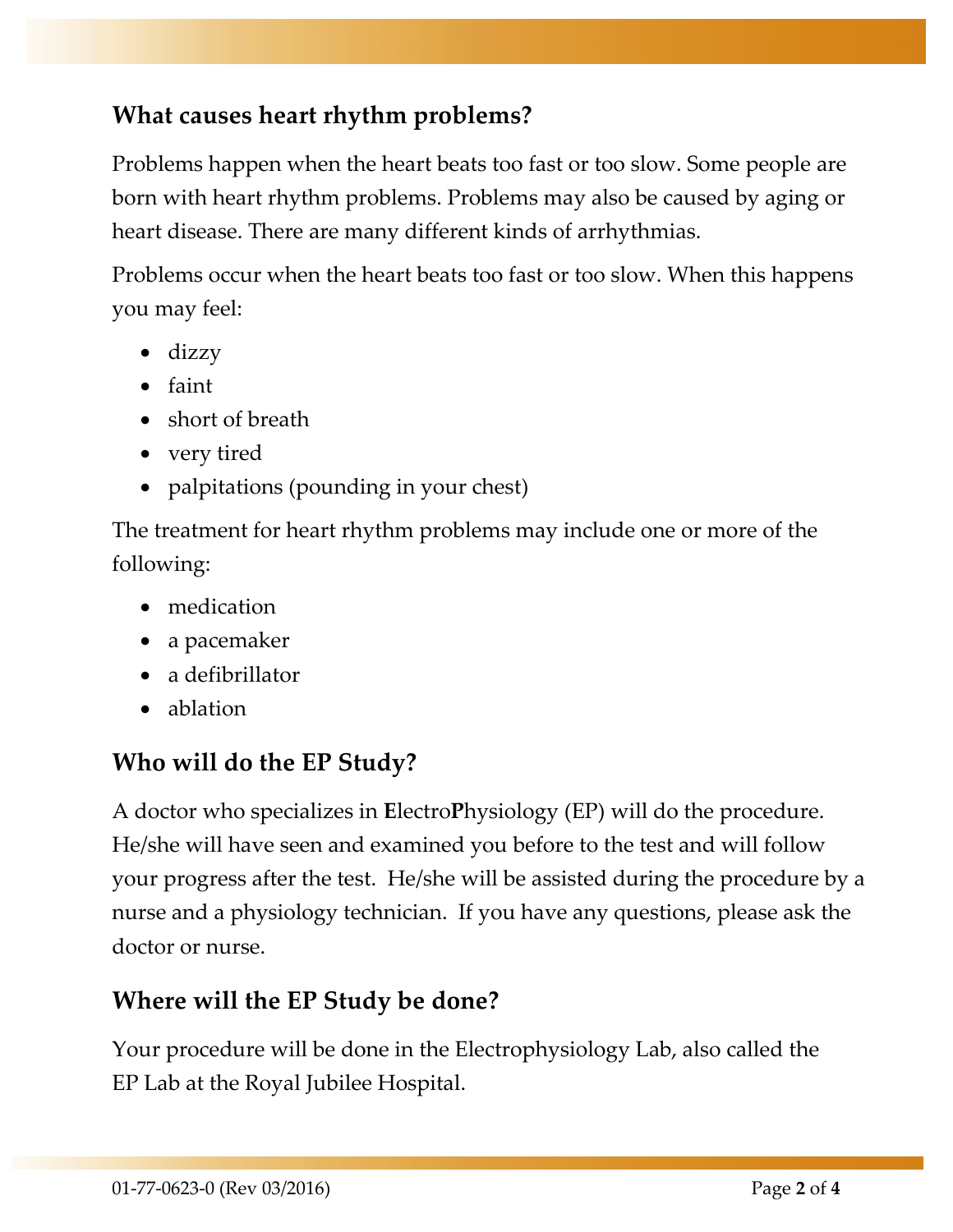## **How long will the test take?**

EP Studies are usually done as day procedures. The average EP Study takes from 2-4 hours. Some studies take longer. Your doctor will tell you if this applies to you.

#### **What are the risks of an EP Study?**

The risks vary with each person and are related to your health condition and type of arrhythmia. Your doctor will explain your risks to you before the procedure and ask you to sign a consent form.

Possible risks for EP Study include:

- bleeding from the vein at the puncture site
- bruising or infection at the puncture site
- small risk of stroke, heart attack or death
- small risk of complete heart block needing pacemaker
- small risk of bleeding or air leak around the lungs and heart

#### **Learn more:**

- Canadian Heart Rhythm Society [www.chrsonline.ca](http://www.chrsonline.ca/)
- Heart Rhythm Society [www.HRSonline.org](http://www.hrsonline.org/)
- Heart and Stroke Foundation [www.hsf.ca](http://www.hsf.ca/)